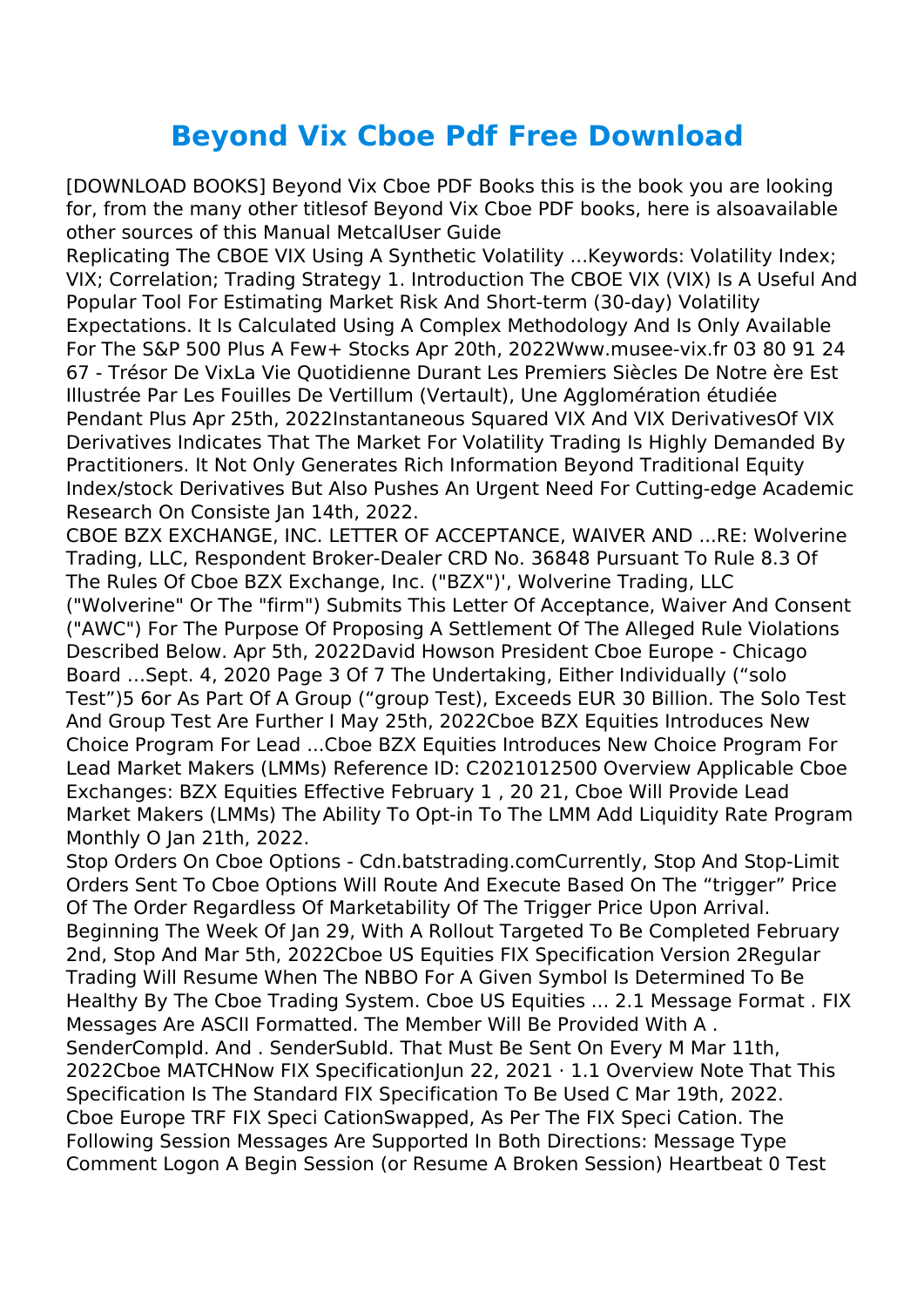Request 1 Resend Request 2 Reject 3 Malformed Message Or Improper Session Level Handling Sequenc Apr 10th, 2022Summary Product Specifications Chart For Mini Cboe ...Embedded Numbers Denote The Specific Week Of A Calendar Year During Which A Contract Is Settled. For Symbology Purposes, The First Week Of A Calendar Year Is The First Week Of That Year With A Wednesday On Which A Weekly VXM Futures Contract Could Expire. \*The Final Set Mar 17th, 2022Cboe To Observe National Day Of Mourning On Wednesday ...Dec 05, 2018 · To Honor The Memory Of Former President George H.W. Bush, Cboe Will Be Observing The National Day Of Mourning Scheduled For Wednesday, December 5, 2018. Set Forth Below Are The Trading And Settlement Schedules Cboe Options, Equities, And Futures Exchanges Will F Apr 7th, 2022.

Cboe Russell 2000 30-Delta BuyWrite IndexCboe® Russell 2000 30-Delta BuyWrite Index Page 2 Of 7 The Last Disseminated Value Of The Russell 2000 Index Before 12:00 Pm ET Is Used. If The VWAP Of The Russell 2000 Index And The Last Value Before 12:00 Pm Jun 13th, 2022Cboe® Russell 2000 30-Delta BuyWrite IndexUnder The BXRD℠ Index Methodology, Roll Date Is The Third Friday Of Each Month. Should The Third Friday Fall On An Exchange Holiday, The Roll Date Is The Preceding Day.

... Weighted Average Price Of The Russell 2000 Index Is Calculated Using Disseminated Values Of The Russell . Cboe® Russe May 15th, 2022Cboe Global Markets Data Subscriber AgreementMeans Cboe Global Markets, Inc. And Any Successor Organization To Cboe Global Markets, Inc. "CDS Indemnified Parties" Means, Collectively, CDS, Its Affiliate S And Third-Party Information Providers, And Its And Their ... Subscriber Will Not Engage In The Operation Of Any Illegal Busines Feb 11th, 2022.

Cboe EDGX Exchange, Inc.1 . Cboe EDGX Exchange, Inc. Rules Of Cboe EDGX E Feb 11th, 2022CBOE Regulatory Circular RG17-05948 MFC MANULIFE FINANCIAL CORP TIMBER HILL LLC 2/2 49 MGM MGM Resorts International TIMBER HILL LLC 2/2 ... 37 CNQ CANADIAN NATURAL RESOURCES LTD Timber Hill LLC ... 56 FITB FIFTH THIRD BANCORP (OHIO) Timber Hill LLC Mar 21th, 2022Regulatory Circular RG11-165 Formatted - CBOE.orgKnown As "Electronic Blue Sheets" Or "EBS") To Improve The Regulatory Agencies' Ability To A Nalyze Trading Activities And To Support Compliance With An SEC Rules Provision. Effective August 31, 2012, TPH And TPH Organizations (collectively Referred To As "firms") Will Be Mar 22th, 2022. CBOE Regulatory Circular RG12-162 C2 Regulatory Circular ...IV. Electronic Blue Sheet Submission Methodology . The Date By Which Firms Will Be Required To Submit Blue Sheets, When Requested, Using Three Additional Formats Has Been Extended To May 1, 2013 . 1 The ISG Interested Members Include The Following Exchanges And Self … Jan 13th, 2022DISCIPLINARY DECISION Cboe EDGA Exchange, Inc. Star No ...GTS Securities LLC . 545 Madison Avenue, 15th Floor . New York, NY 10022, Respondent Pursuant To The Provisions Of Cboe EDGA Exchange, Inc. ("EDGA" Or The "Exchange") Rule 8.3, GTS Securities LLC (the "Firm") Submits This Letter Of Consent For The Purposes Of Proposing A S Mar 25th, 2022Information Circular IC16-062 - Res-certification.cboe.comFor More Information, See CBOE Regulatory Circular RG16-178. Discontinuation Of COPS Effective Today, Customized Options Pricing Service (COPS) Will Be Discontinued, See CBOE Regulatory Circular RG16-176. 2017 CBOE Expiration Calendar The 2017